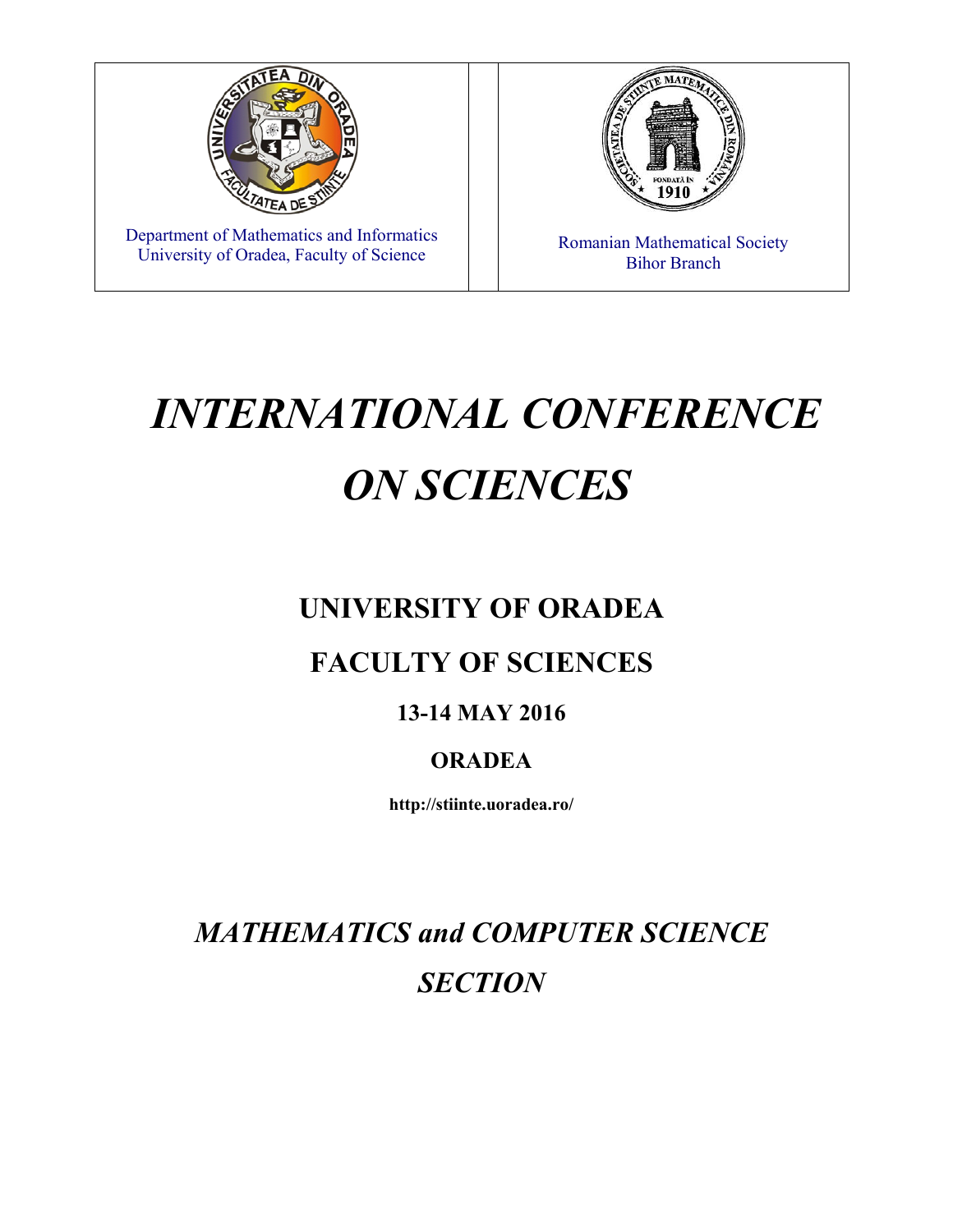

Department of Mathematics and Informatics Vepartment of Mathematics and Informatics<br>
University of Oradea, Faculty of Science Ribert Ribert Ribert Ribert Ribert Ribert Ribert Ribert Ribert Ribert

# Bihor Branch

#### **CONFERENCE PROGRAM**

#### **Friday 13 May 2016**

| 10:00 | <b>Registration</b>                                        |
|-------|------------------------------------------------------------|
| 10:30 | <b>Opening ceremony</b> (Aula Magna, University of Oradea) |

*Chair: Sorin Gal* 

**11:00 – 11:20**

*Alina Alb Lupaş* **Differential sandwich theorems involving a**  University of Oradea, Romania **multiplier transformation and Ruscheweyh derivative**

**11:20 – 11:40** 

*Abbas Kareem Wanas,* **On a new strong differential subordinations**  University of Al-Qadisiya, Diwaniya, Iraq **and superordinations of analytic functions**  *Alina Alb Lupaş* **involving the generalized operator** University of Oradea, Romania

**11:40 – 12:00**  *Octavia-Maria Bolojan* **Semilinear evolution systems with nonlocal**  "Babes-Bolyai" University of Cluj-Napoca **initial conditions** Romania

**12:00 – 12:20 Coffee Break**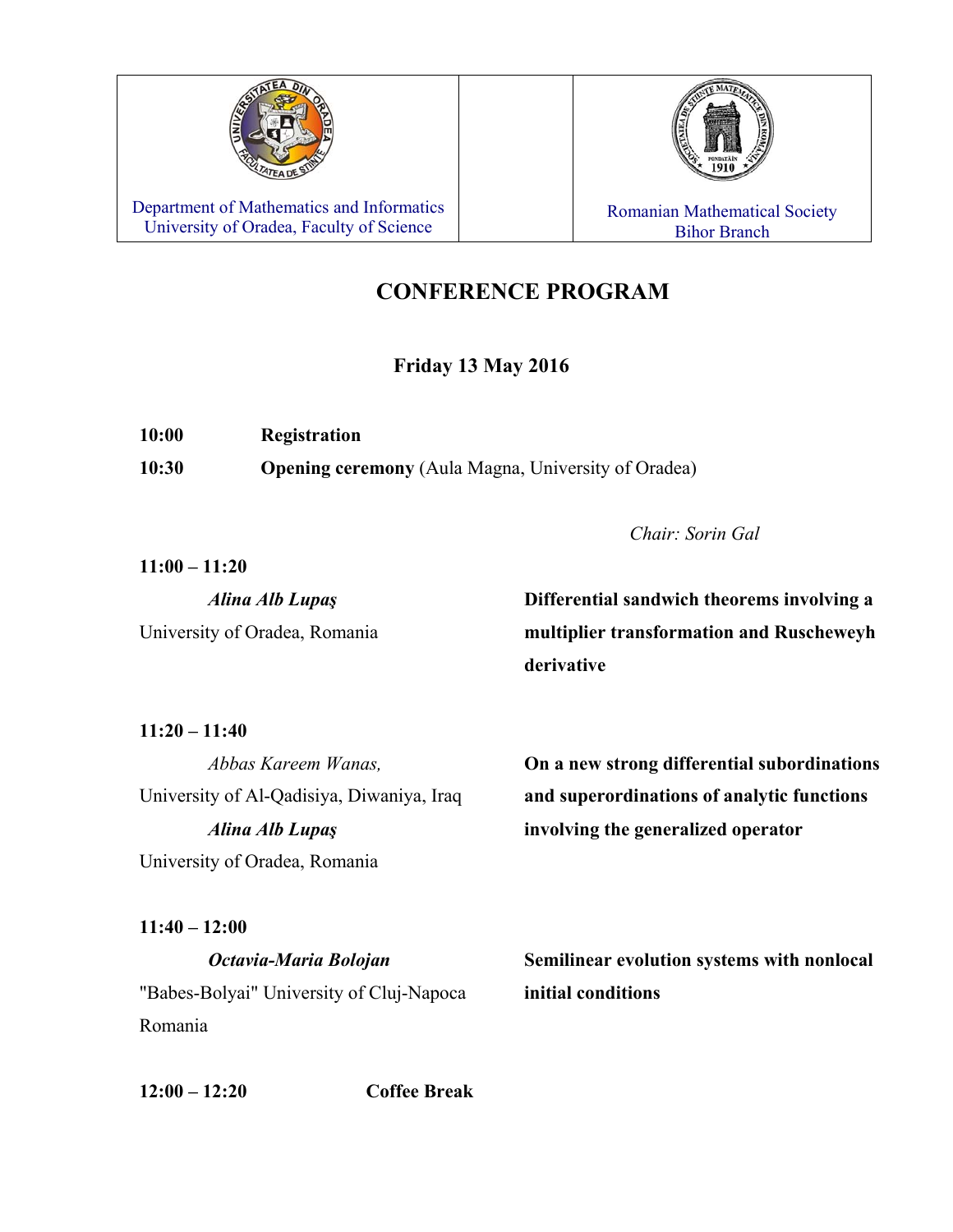#### **12:20 – 12: 40**

Romania **defined by Sălăgean derivative**

**12:40 – 13:00** 

University of Oradea, Romania **using generalizations of Hallenbeck,**  University of Oradea, Romania *Daniela Andrada Bardac-Vlada*  City University of New York, USA

**13:00 – 13:20** 

 *Agnes Orsolya Pall-Szabo* **Integral properties of certain class of**  "Babes-Bolyai" University of Cluj-Napoca **analytic functions with varying arguments** 

 *Georgia Irina Oros,* **Differential subordinations obtained**  *Gheorghe Oros,* **Ruscheweyh and Suffridge theorems**

 *Adriana Cătaş* **Closure theorems related to a family of**  University of Oradea, Romania **multivalent functions with negative coefficients**

**13:30 – 15:00 Lunch** 

*Lorentz Jantschi* 

*Chair: Georgia Oros* 

**15:00 – 15:20** 

| Technical University of Cluj-Napoca, Romania | <b>Extending characteristic polynomial</b> |
|----------------------------------------------|--------------------------------------------|
| Sorana D. Bolboacă                           | from graphs to molecules                   |
| "Iuliu Hațieganu" University of Medicine and |                                            |
| Pharmacy, Romania                            |                                            |

**15:20 – 15:40** 

"Babes-Bolyai" University of Cluj-Napoca **condition** Romania *Robert Szasz*  Sapientia Hungarian University of Transilvania

Târgu-Mureş, Romania

*Olga Engel* **The sharp version of a strongly starlikeness**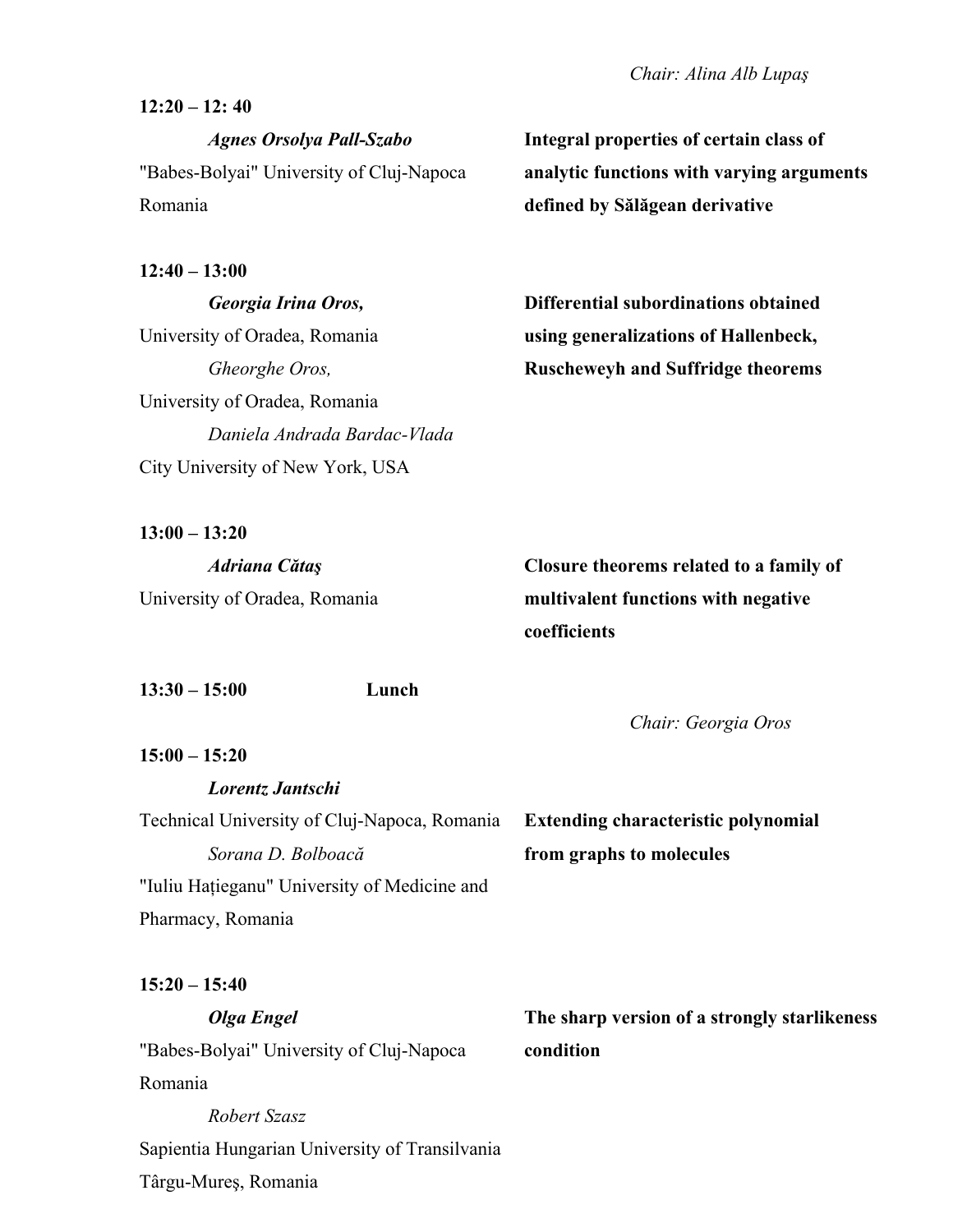**16:00 – 16:20** 

 *Loredana Florentina Iambor* **Good and special WPO properties for a**  University of Oradea, Romania **general class of positive operators** *Sorin Mureşan*  University of Oradea, Romania

University of Petroşani, Romania **for CES production function**

*Nadia Elena Stoicuţa* **Comparative analysis of estimation methods** 

**16:20 – 16:40 Coffee Break** 

*Chair: Adriana Cătaş*

University of Oradea, Romania **zero surface tension** 

**17:00 – 17:20** 

**18:00 – 18:20** 

**16:40 – 17:00** 

 *Simona Drăgan* **Sufficient conditions for exponential**  University of Oradea, Romania **dichotomy of evolution operators in locally convex spaces**

**17:20 – 17:40**  University of Piteşti, Romania **positive kernel**

**17:40 – 18:00**  University of Petroşani, Romania **regression function**

 *R. Tayebi Khorami* **Special Maps on Hoop-algebras** Ahvaz Branch Islamic Azad University, Iran *A. Borumand Saeid*  Shahid Bahonar University of Kerman, Iran

*Camelia Clenci* **The convergence of integral operators with a** 

*Anamaria Popescu* **Monetary policy indicators analysis based on** 

*Emilia Rodica Borşa* **The thin films model with free surface and**